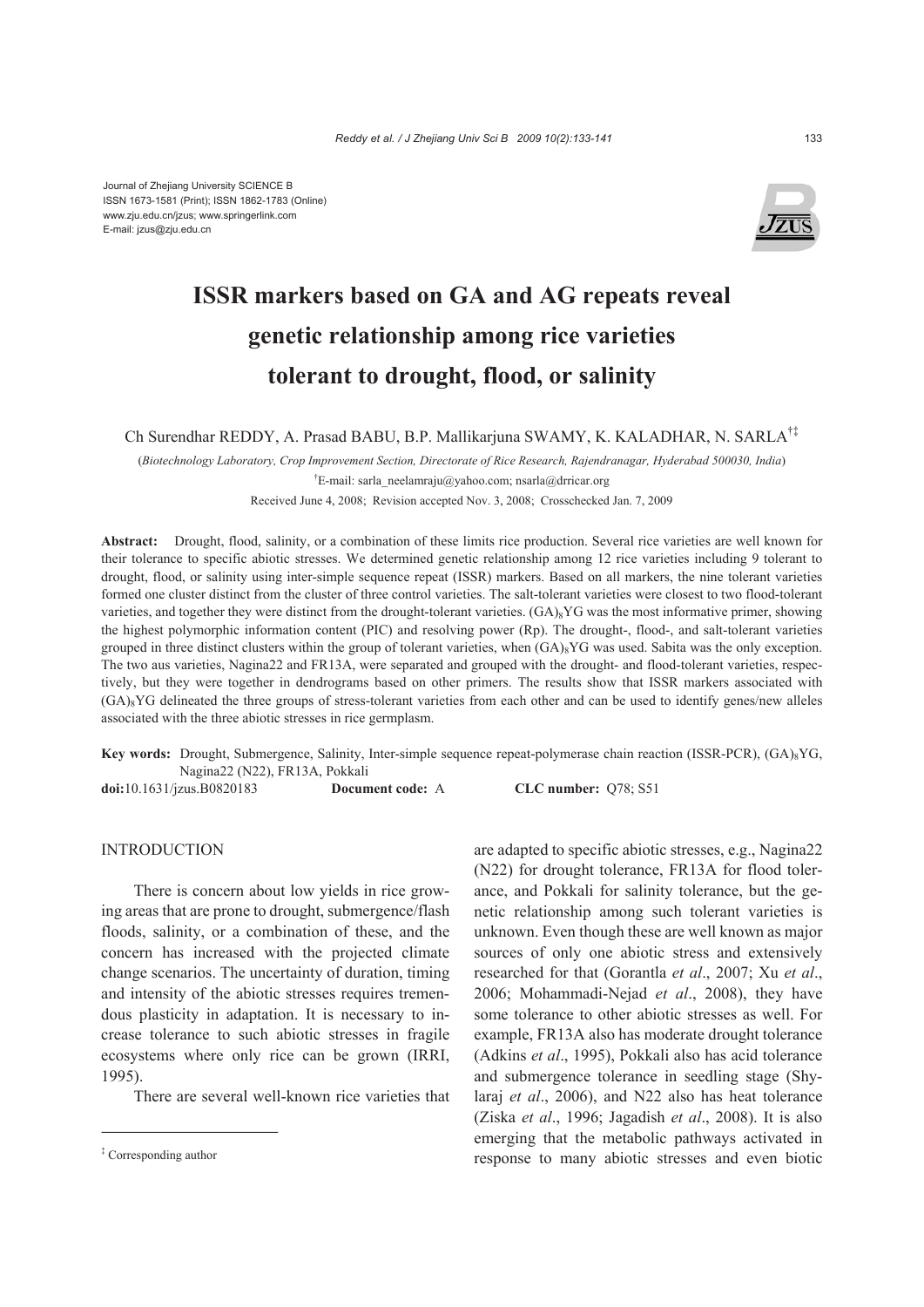stresses are common. Transcription factors, such as drought-responsive element binding (DREB) protein, are known to enhance tolerance to more than one abiotic stress, e.g., drought-, salt-, and cold-tolerance, and even biotic stress (Agarwal *et al*., 2006).

There has been a paradigm shift in breeding for complex traits such as yield and abiotic stress tolerance. In such cases, the phenotype may not always be a good predictor of genotype (Tanksley and McCouch, 1997). Wild species that are poor in yield have contributed genes that increased yield in rice, tomato, and several other crops (McCouch *et al*., 2007; Swamy and Sarla, 2008). Extending this observation further, it is possible to enhance tolerance to one stress through hybridization and introgression from lines with tolerance to a different stress. As a starting point to test the hypothesis that introgression from one stress-adaptive cultivar may increase tolerance to another stress, it is desirable to have an idea of the genetic relationship among such cultivars.

Molecular markers provide a robust estimate of genetic similarity that is often not obtained using morphological data alone. Inter-simple sequence repeat (ISSR) markers based on AG and GA repeats have been reported to be very informative and cost-effective in determining genetic relationships among diverse accessions of rice germplasm (Olufowote *et al*., 1997; Garland *et al*., 1999; Joshi *et al*., 2000; Davierwala *et al*., 2000; Sarla *et al*., 2003; 2005), and have been shown to be very useful in different steps of the breeding process (Reddy *et al*., 2002). (GATA)*n* containing loci were reported to be useful in fingerprinting of rice (Davierwala *et al*., 2001) and tomato (Rao *et al*., 2006). There is increasing interest in presence of GA repeats in promoters and their role in gene regulation (Santi *et al*., 2003; Zhang *et al*., 2006). In a previous study, segregation of 14 ISSR markers specific to the salt-tolerant variety CSR10 was examined in CSR10×Taraori Basmati F3 population (Kaushik *et al*., 2002). These markers were present at high frequencies (54%~91%) in the selected salt-tolerant plants compared with those (9%~45%) in the sensitive ones. The ISSR markers were amplified using 12 primers, 4 (primers 823, 840, 853, 884) of which were based on GA and AG repeats. This indicated that these repeats are probably linked to genomic DNA sequences with significant effects on salt tolerance (Kaushik *et al*., 2002). Sequencing of amplicons can allow the identification of alleles of such sequences from different germplasm. The usefulness of ISSR markers in determining diversity within rice varieties tolerant to diverse abiotic stresses has not been previously investigated. We wanted to know the genetic relationship among 9 well-known cultivars tolerant to drought, flood, or salinity and 3 popular cultivars, and whether grouping based on  $(GA)_{8^-}$ ,  $(AG)_{8^-}$ , and (GATA)4-associated ISSR markers corresponds to their tolerance to a particular abiotic stress.

## MATERIALS AND METHODS

The material comprised 9 well-known rice varieties tolerant to drought (Vandana, Rasi, N22), flood/ submergence (FR13A, Jalmagna, Sabita), or salinity (CSR30, Pokkali, Nonasail), and 3 popular varieties (IR64, IR28, and Swarna) as controls (Table 1).

A total of 17 primers (8 based on  $(AG)_{8}$ , 8 on  $(GA)<sub>8</sub>$ , and 1 on  $(GATA)<sub>4</sub>$  for inter-simple sequence repeat-polymerase chain reaction (ISSR-PCR) were used in the study (Table 2).

Nine cultivars belong to the indica group, two cultivars, N22 and FR13A, to the aus group (Garris *et al*., 2005) or Isozyme Gr II (Glaszmann, 1987), and CSR30 to the aromatic group (Garris *et al*., 2005) or Isozyme Gr V (Glaszmann, 1987).

Genomic DNA was isolated from freshly harvested young leaves of five plants of each cultivar by Mini prep method. Quality and quantity of DNA were estimated both visually by ethidium bromide staining of 8 mg/ml agarose gel and using a spectrophotometer. DNA was diluted to uniform concentration of about 10 ng/μl. ISSR-PCR was conducted in a reaction volume of 15 μl containing 30 ng template DNA, 0.2 μmol/L primer, 200 μmol/L each dNTP, 10 mmol/L Tris-Cl (pH 8.3), 50 mmol/L KCl, 2.0 mmol/L  $MgCl<sub>2</sub>$ , and 1 U of Taq polymerase. PCR amplification conditions were set as initial denaturation at 94 °C for 5 min, 40 cycles of denaturation at 94 °C for 1 min, annealing at 50 °C for 1 min, extension at 72 °C for 2 min, and a final extension at 72 °C for 7 min. PCR was performed in 96-well plate thermal cycler (Eppendorf, Germany). The amplified products were mixed with loading dye (0.4 g/ml sucrose and 2.5 mg/ml bromophenol blue), resolved on 18 mg/ml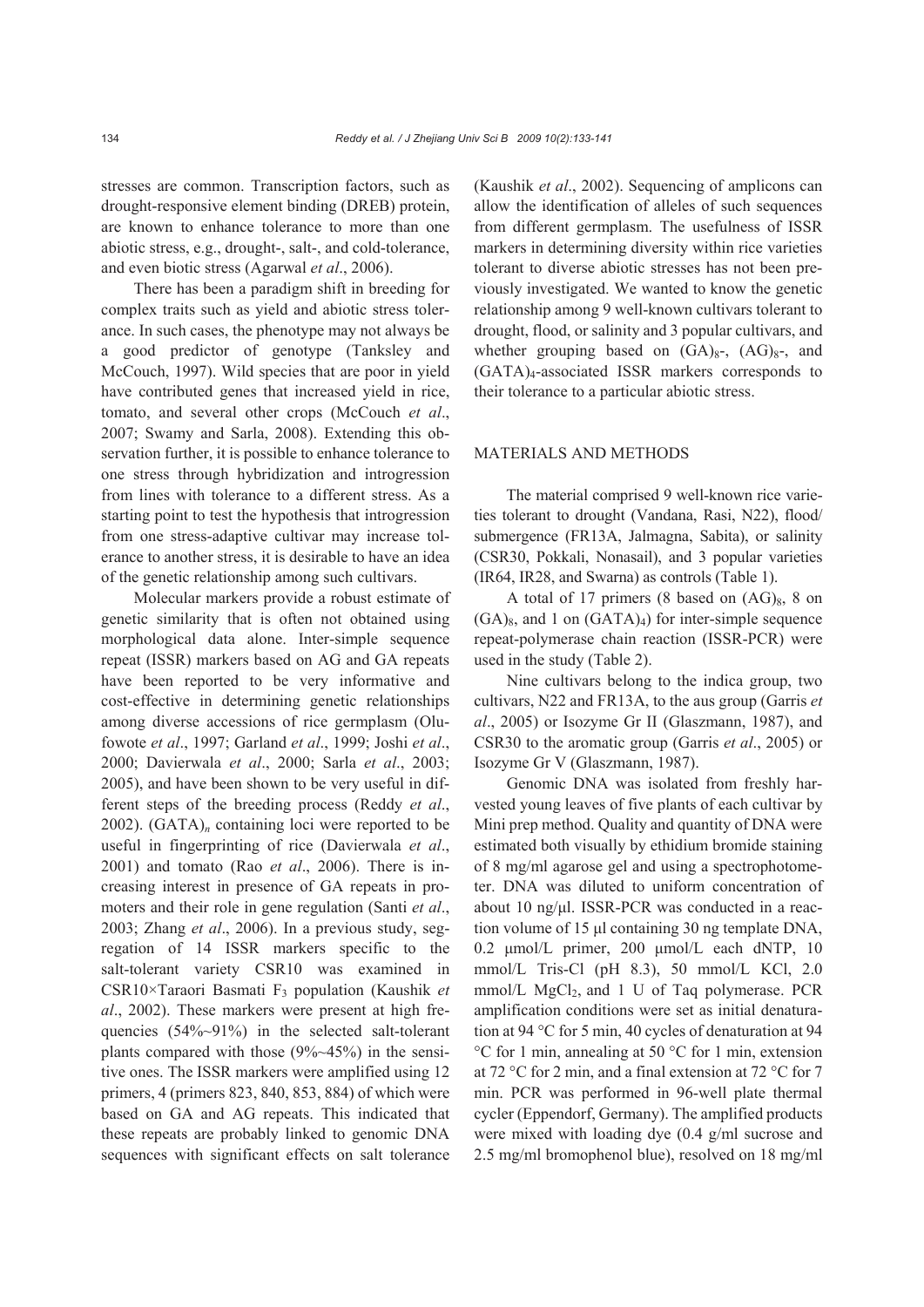| Name of<br>Accession       |                               | Significance                                                                                                                                                                                                                                                                                                                                      | References                                                             |  |  |  |  |
|----------------------------|-------------------------------|---------------------------------------------------------------------------------------------------------------------------------------------------------------------------------------------------------------------------------------------------------------------------------------------------------------------------------------------------|------------------------------------------------------------------------|--|--|--|--|
| No.                        | variety                       |                                                                                                                                                                                                                                                                                                                                                   |                                                                        |  |  |  |  |
| Control varieties          |                               |                                                                                                                                                                                                                                                                                                                                                   |                                                                        |  |  |  |  |
| $\mathbf{1}$               | <b>IR64</b>                   | Widely grown rainfed shallow-land variety, highly susceptible to drought stress Ziska et al., 1996;                                                                                                                                                                                                                                               | Lafitte et al., 2007                                                   |  |  |  |  |
| $\overline{2}$             | <b>IR28</b>                   | Generally used as a salt-susceptible control in experiments on salinity stress                                                                                                                                                                                                                                                                    | Ziska et al., 1996;<br>Chao et al., 2005                               |  |  |  |  |
| 3                          | Swarna                        | Rainfed shallow-land variety, wide adaptability, widely planted in India,<br>responsive to low N, high yield                                                                                                                                                                                                                                      | McNally et al., 2006                                                   |  |  |  |  |
| Drought-tolerant varieties |                               |                                                                                                                                                                                                                                                                                                                                                   |                                                                        |  |  |  |  |
| 4                          | Vandana                       | Popular drought-tolerant variety, early maturity, deep-rooted, national check<br>for short-duration varieties                                                                                                                                                                                                                                     | Singh, 2006                                                            |  |  |  |  |
| 5                          | Rasi                          | Drought-tolerant variety, suitable for shallow lowlands and irrigated areas,<br>photoinsensitive, late duration, early maturity, resistant to blast, developed at<br>Directorate of Rice Research (DRR) in 1977                                                                                                                                   | Prasad et al., 2001                                                    |  |  |  |  |
| 6                          | N22                           | Drought- and heat-tolerant variety, early maturity, deep-rooted, adapted to<br>upland conditions, stress-responsive genes identified using expressed se-<br>quence tags (ESTs) generated from drought-stressed seedlings. It tolerates<br>drought as it flowers early, thus escaping the day-time high temperature,<br>which may prevent seed set | de Datta et al., 1988;<br>Ziska et al., 1996;<br>Gorantla et al., 2007 |  |  |  |  |
| Flood-tolerant varieties   |                               |                                                                                                                                                                                                                                                                                                                                                   |                                                                        |  |  |  |  |
| 7                          | <b>FR13A</b>                  | Flood-tolerant variety, surviving up to two weeks of complete submergence,<br>carrying the Sub1 allele near the centromere of chromosome 9, photosensitive                                                                                                                                                                                        | Xu et al., 2006                                                        |  |  |  |  |
| 8                          | Jalmagna                      | Popular variety for very deep water $(>1 \text{ m})$ , high iron and zinc contents in grain, Singh, 2004<br>photosensitive                                                                                                                                                                                                                        |                                                                        |  |  |  |  |
| 9                          | Sabita                        | Popular variety for deep water (41~75 cm deep), predominating in India's rainfed Prasad et al., 2001;<br>lowland ecosystem, photosensitive, late maturity, national check in variety<br>trials for semi-deep water $(0.5~1$ m deep) since 1988, international check for<br>the Eastern India rainfed lowland shuttle breeding program since 1992  | Mallik et al., 2006                                                    |  |  |  |  |
| Salt-tolerant varieties    |                               |                                                                                                                                                                                                                                                                                                                                                   |                                                                        |  |  |  |  |
| 10                         | CSR <sub>30</sub><br>(Yamini) | Salt-tolerant variety with basmati qualities, recommended for partially<br>reclaimed sodic soils of Uttar Pradesh and Haryana                                                                                                                                                                                                                     | DRR Annual Report,<br>2000~2001                                        |  |  |  |  |
| 11                         | Pokkali                       | Highly salt-tolerant landrace variety from Kerala, used in several molecular<br>studies on salt tolerance                                                                                                                                                                                                                                         | Sahi et al., 2006                                                      |  |  |  |  |
| 12                         | Nonasail                      | Landrace for inland salinity, parent of Lunishree, a well-known salt-tolerant<br>variety                                                                                                                                                                                                                                                          | Sarla et al., 2005                                                     |  |  |  |  |

**Table 1 Significant details of the four groups of rice varieties and recent references on their use** 

agarose gel in 0.5× Tris borate EDTA (TBE) buffer under room temperature at constant voltage of 100 V, and detected by ethidium bromide staining (0.5 mg/ml). The gels were documented under ultraviolet light using gel documentation unit from Pharmacia Biotech, Sweden.

Each amplified product was scored as 1 or 0 depending on its presence or absence. The frequency of microsatellite polymorphism was calculated based on the presence or absence of common bands. The polymorphism information content (PIC) value was calculated as  $PIC = \sum_{i=1}^n (1 - P_i^2)/n$ , where *n* is the number of band positions analyzed in the set of accessions, and  $P_i$  is the frequency of *i*th pattern. The ability of the primers to distinguish between accessions was assessed by calculating their resolving power (Rp) as  $Rp = \sum I_0$ , where  $I_0$  is band

informativeness,  $I_0 = 1 - [2 \times (0.5-p_i)]$  and  $p_i$  is the proportion of accessions containing band *i* (Prevost and Wilkinson, 1999). The genetic associations among varieties were evaluated using Dice similarity coefficient for pair-wise comparisons based on the proportion of shared bands produced by primers. Similarity matrices were generated using 'SIMQUAL' sub-program of NTSYS-PC software. Similarity coefficients were used for cluster analysis of varieties using 'SAHN' sub-program of NTSYS-PC software and dendrograms were obtained using un-weighted pair-group method with arithmetic average (UPGMA) sub-program of NTSYS-PC software version 2.0 from Exeter software, NY, USA (Rohlf, 1993). Bootstrap analysis was performed using 1000 permutations in Winboot. Bootstrap values over 50 are considered significant and mentioned on the dendrogram.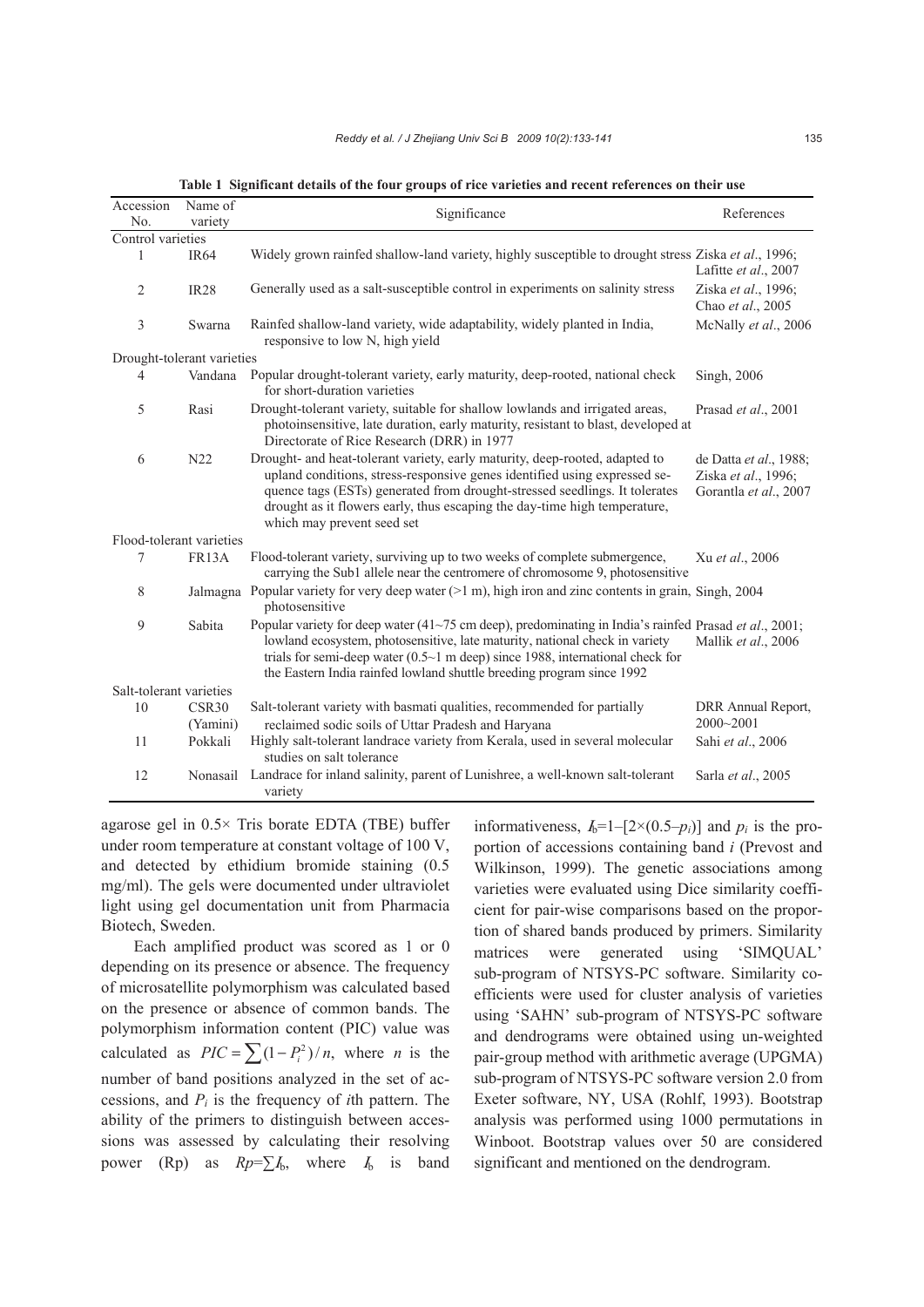## RESULTS

UPGMA dendrogram derived from data of all primers (1859 bands at 246 band positions) showed that the 3 control varieties formed one group and the 9 tolerant varieties formed another group (Fig.1).





Suffix after each variety refers to its group: C: control; D: drought tolerant; F: flood tolerant; S: salt tolerant

In the latter group, there were 3 clear clusters, the first consisting of 2 drought-tolerant indica varieties (Rasi and Vandana), the second of 2 aus varieties, FR13A (flood-tolerant) and N22 (drought-tolerant), and the third of 2 flood-tolerant varieties and 3 salt-tolerant varieties in 2 distinct sub-clusters. The aromatic salt-tolerant variety CSR30 grouped with the other non-aromatic salt-tolerant varieties at a low bootstrap value of 41 (not shown in Fig.1). Jalmagna and Sabita, the flood-tolerant varieties grouped together and joined the group of salt-tolerant varieties at 83% similarity.

Grouping based on data of  $8$  (GA)<sub>8</sub>-based primers (924 bands at 117 band positions, dendrogram not presented) was almost similar to the grouping based on all primers. The dendrogram showed 2 clusters—a minor cluster consisting of all the 3 control varieties and a major cluster consisting of 2 sub-clusters. FR13A grouped along with all the 3 drought-tolerant varieties in sub-cluster 1. All the 3 salt-tolerant varieties along with other two flood-tolerant varieties formed sub-cluster 2 of the major cluster.

Grouping based on  $8 \text{ (AG)}_8$ -based primers (861) bands at 116 band positions) (Fig.2) showed that Rasi was distinct from all other varieties at 73% similarity. The next to separate were the 3 control varieties as one group. Vandana separated next. The remaining 7 varieties formed one cluster of 2 sub-clusters—a small sub-cluster of N22 and FR13A, the 2 aus varieties, and a large one with 2 small groups, of which one had 2 flood-tolerant varieties and the other had 3 salt-tolerant varieties.



**Fig.2 UPGMA dendrogram of 12 genotypes based on (AG)***n* **primers** 

Suffix after each variety refers to its group: C: control; D: drought tolerant; F: flood tolerant; S: salt tolerant

In the dendrogram based on  $(GATA)<sub>4</sub>$  (dendrogram not presented), two major groups were observed and each group had at least one variety in each of flood-, drought-, and salt-tolerant groups. The control varieties, and Rasi, Jalmagna, Nonasail, and Pokkali were in one cluster and the two aus varieties, FR13A and N22, were in the other cluster along with Vandana, CSR30, and Sabita.

Overall the most informative primer was  $(GA)_{8}YG$ , i.e., primer 842 in terms of the highest PIC and Rp values. Markers amplified by  $(GA)_{8}YG$  could distinguish all varieties except 2 pairs, IR64-Swarna and CSR30-Pokkali. In the dendrogram based on primer 842 alone, the 3 control varieties grouped with a bootstrap value of 100% and all the tolerant varieties in one group with bootstrap value 86% (Fig.3).

All the nodes had high bootstrap values. Within the tolerant varieties group were two clusters, one consisting of all salt-tolerant varieties and Sabita, and the other cluster consisting of three drought-tolerant varieties in one sub-cluster and two flood-tolerant varieties in the other sub-cluster.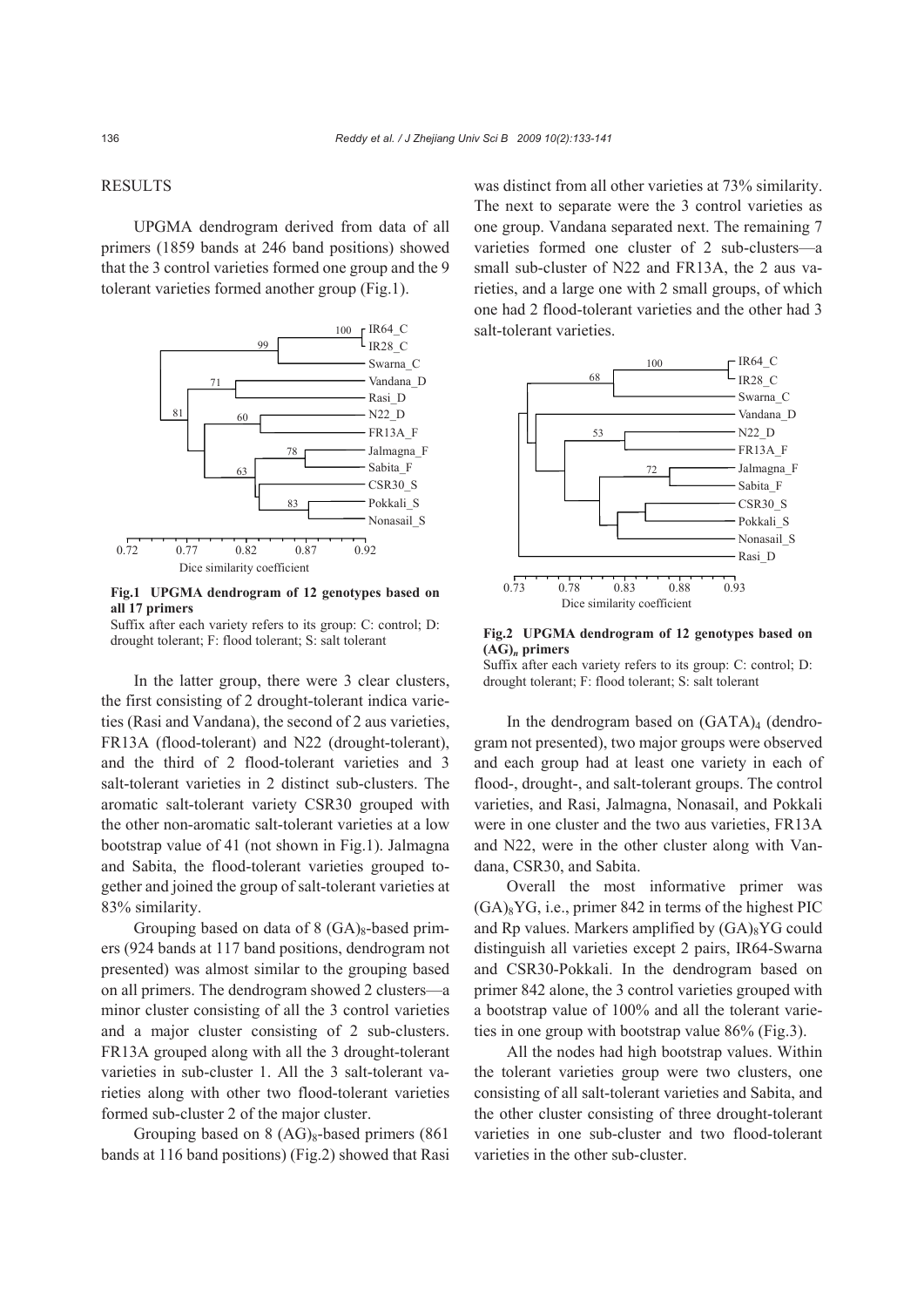GA-based primers amplified more bands (924) compared with AG-based primers (861), though the numbers of loci amplified by AG- and GA-based primers were about the same. However, the average PIC and Rp of AG-based primers were higher than those of GA-based primers. The number of bands amplified by (GA)*n* was also greater than that



**Fig.3 UPGMA dendrogram of 12 genotypes based on the most informative primer (GA)8YG** 

Suffix after each variety refers to its group: C: control; D: drought tolerant; F: flood tolerant; S: salt tolerant

by  $(AG)_n$  in each group of varieties. The flood-tolerant varieties amplified the maximum number of bands compared with the other 3 groups. Among the 248 band positions amplified, 17 were unique (present only in one variety) and occurred in 6 varieties (Vandana, Rasi, FR13A, N22, Sabita, and Swarna). FR13A showed maximum unique bands at 6 band positions with 4 primers, followed by Swarna at 5 band positions. Bands specific to control varieties were amplified at 8 loci using the primers 842, 884, and 812. Primers 842 and 884 also showed bands specific to drought-tolerant varieties. Likewise primers 836 and 885 showed bands specific to salt- and flood-tolerant varieties. Three primers 809, 812, and 836 showed bands that occur only in the aus varieties N22 and FR13A. The primer 842 showed the highest PIC value (0.75), the highest Rp value (14.33), and the lowest mean genetic similarity among the accessions (Table 2, Fig.4).

PIC values of AG-based primers ranged from 0.7 in primer 884 to 0.25 in primer 834. Among the AG-based primers, primer 884 was the most informative (Fig.4). It showed high Rp value (8.67) with the lowest mean genetic similarity among all accessions.

**Table 2 Number of bands, polymorphism information content, resolving power, and mean genetic similarity revealed by each of the 17 primers in 12 rice varieties** 

| No.                    | Primer No.                                                                                                                                                             | $PS^*$               | $n_{\rm bp}$ | $n_{\rm pl}$ | $n_{\rm b}$ | $r_{\rm b/a}$ | $r_{b/l}$ | $\mathcal{P} \mathcal{I} \mathcal{C}$ | Rp   | MGS  |
|------------------------|------------------------------------------------------------------------------------------------------------------------------------------------------------------------|----------------------|--------------|--------------|-------------|---------------|-----------|---------------------------------------|------|------|
|                        | $(AG)n$ -based primers                                                                                                                                                 |                      |              |              |             |               |           |                                       |      |      |
| 1                      | 807                                                                                                                                                                    | $(AG)_{8}T$          | 21           | 17           | 156         | 13.00         | 7.43      | 0.52                                  | 9.0  | 0.74 |
| $\overline{c}$         | 808                                                                                                                                                                    | $(AG)_{8}C$          | 9            | 8            | 68          | 5.67          | 7.56      | 0.53                                  | 4.0  | 0.71 |
| $\overline{3}$         | 809                                                                                                                                                                    | $(AG)_{8}G$          | 12           | 9            | 109         | 9.08          | 9.08      | 0.36                                  | 3.8  | 0.82 |
| 4                      | 815                                                                                                                                                                    | $(CT)_{8}G$          | $10\,$       | 7            | 97          | 8.08          | 9.70      | 0.32                                  | 3.8  | 0.82 |
| 5                      | 834                                                                                                                                                                    | $(AG)_{8}YT$         | 11           | 7            | 112         | 9.33          | 10.18     | 0.25                                  | 3.3  | 0.87 |
| 6                      | 835                                                                                                                                                                    | $(AG)_{8}YC$         | 15           | 13           | 80          | 6.67          | 5.33      | 0.68                                  | 5.0  | 0.71 |
| 7                      | 836                                                                                                                                                                    | $(AG)_{8}YA$         | 18           | 13           | 131         | 10.92         | 7.28      | 0.53                                  | 7.1  | 0.76 |
| 8                      | 884                                                                                                                                                                    | HBH(AG) <sub>7</sub> | 20           | 18           | 108         | 9.00          | 5.40      | 0.70                                  | 8.7  | 0.62 |
| Mean                   |                                                                                                                                                                        |                      | 14.5         | 11.5         | 108         | 8.97          | 7.75      | 0.49                                  | 5.6  | 0.76 |
| $(GA)n$ -based primers |                                                                                                                                                                        |                      |              |              |             |               |           |                                       |      |      |
| 9                      | 810                                                                                                                                                                    | $(GA)_{8}T$          | 12           | 7            | 128         | 10.67         | 10.67     | 0.18                                  | 2.7  | 0.91 |
| 10                     | 811                                                                                                                                                                    | $(GA)_{8}C$          | 9            | 7            | $78\,$      | 6.50          | 8.67      | 0.40                                  | 2.7  | 0.81 |
| 11                     | 812                                                                                                                                                                    | (GA) <sub>8</sub> A  | 18           | 9            | 142         | 11.83         | 7.89      | 0.42                                  | 4.0  | 0.87 |
| 12                     | 822                                                                                                                                                                    | (TC) <sub>8</sub> A  | 12           | 10           | 70          | 5.83          | 5.83      | 0.63                                  | 3.7  | 0.74 |
| 13                     | 840                                                                                                                                                                    | $(GA)_{8}YT$         | 11           | 8            | 88          | 7.33          | 8.00      | 0.44                                  | 3.3  | 0.82 |
| 14                     | 841                                                                                                                                                                    | $(GA)_{8}YC$         | 14           | 9            | 108         | 9.00          | 7.71      | 0.46                                  | 4.0  | 0.83 |
| 15                     | 842                                                                                                                                                                    | $(GA)_{8}YG$         | 22           | 22           | 120         | 10.00         | 5.45      | 0.75                                  | 14.3 | 0.50 |
| 16                     | 885                                                                                                                                                                    | BHB(GA) <sub>7</sub> | 19           | 10           | 190         | 15.83         | 10.00     | 0.25                                  | 4.0  | 0.89 |
| Mean                   |                                                                                                                                                                        |                      | 14.6         | 10.2         | 115.5       | 9.62          | 8.03      | 0.44                                  | 4.8  | 0.80 |
| 17                     | 872                                                                                                                                                                    | (GATA) <sub>4</sub>  | 13           | 10           | 74          | 6.17          | 5.69      | 0.60                                  | 7.67 | 0.58 |
|                        | "Y: T or C; PS: Primer sequence; $n_{bp}$ : number of band positions (loci); $n_{pl}$ : number of polymorphic loci; $n_{b}$ : number of bands; $r_{b/a}$ : mean number |                      |              |              |             |               |           |                                       |      |      |

of bands/accession; *r*b/l: mean number of bands/locus; *PIC*: polymorphism information content; *Rp*: resolving power; *MGS*: mean genetic similarity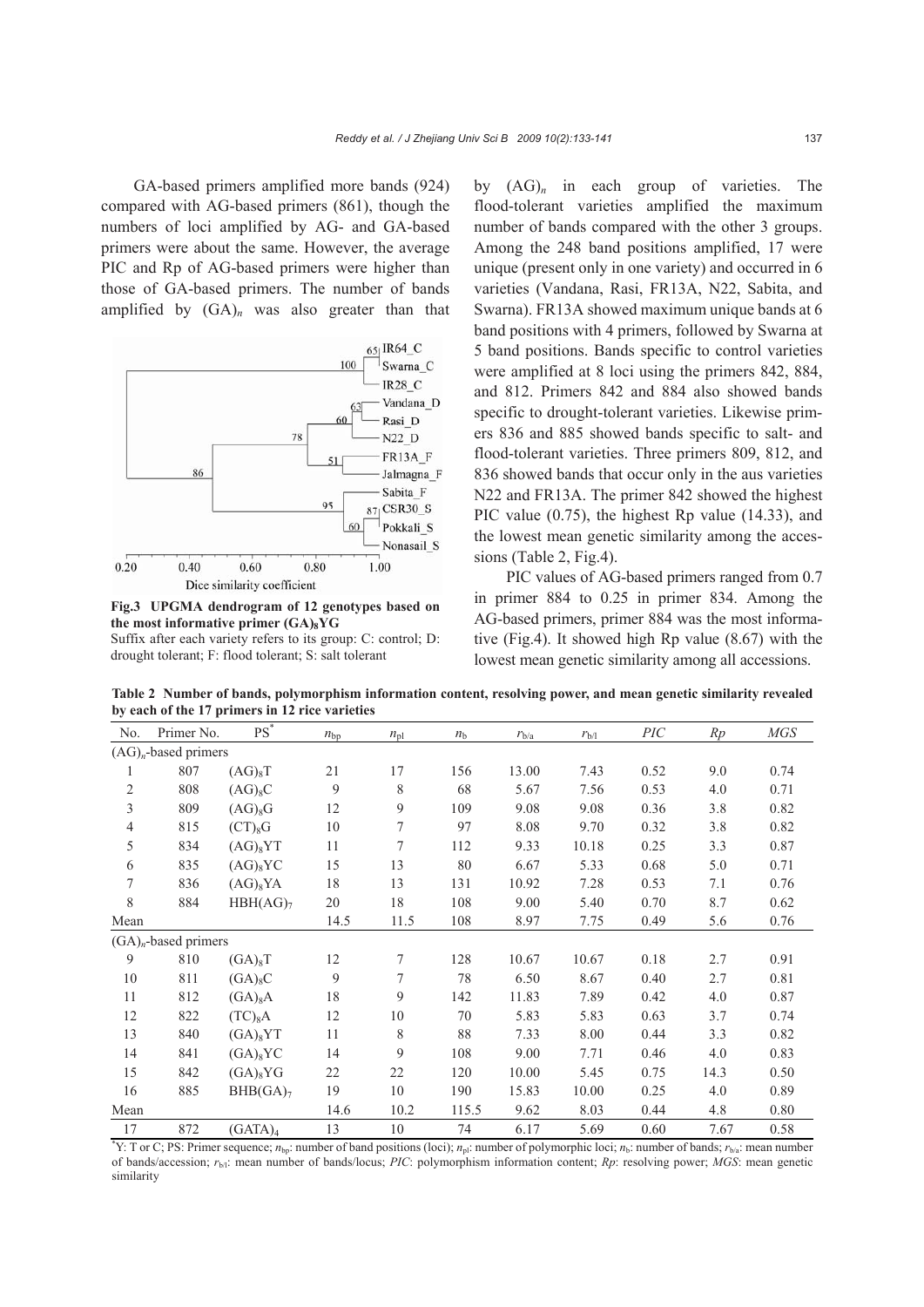

**Fig.4 ISSR-PCR amplification profiles of 12 accessions using primers 884, 872, and 842, respectively**  In each gel, lanes 1~12 from left to right correspond to accession Nos. 1~12, respectively, of Table 1

## DISCUSSION

Knowledge of the genetic relationship between cultivars is useful for choosing superior yet genetically divergent parents for hybridization to optimize genetic variation in subsequent generations. Based on all markers, our study provides evidence that the abiotic stress-tolerant varieties are collectively different from the three standard cultivars used as control.

The two aus varieties, N22 and FR13A, corresponding to Gr II of Glaszmann classification grouped together, consistent with the population structure of rice wherein the aus types (Gr II) were delineated in the indica cluster (Garris *et al*., 2005; McNally *et al*., 2006). It is interesting that FR13A, one of the best known flood-tolerant varieties, is genetically close to N22, one of the best known

drought-tolerant varieties, both belonging to Gr II (Glaszmann, 1987). N22 is also one of the most heat-tolerant rice varieties (de Datta *et al*., 1988; Ziska *et al*., 1996).

Our data also show that the salt-tolerant varieties are genetically closer to the flood-tolerant varieties than to the drought-tolerant varieties, if all the markers are considered. This may well be a reflection of the kinds of varieties chosen. Among the salt-tolerant varieties, Pokkali and Nonasail were closest with 88% similarity and both are tolerant to coastal salinity. CSR30, which is tolerant to inland salinity, joined the two at about 83% similarity. CSR30 belongs to the aromatic group (Gr V), which could be a reason for its joining the indica (Gr I) salt-tolerant varieties at a low bootstrap value. Sabita, a deep-water mega variety popular in coastal areas, was always close to the salt-tolerant varieties. The proximity of flood-tolerant varieties to salt-tolerant varieties or drought-tolerant varieties needs to be analyzed in a larger and diverse rice-germplasm set tolerant to abiotic stresses. For instance, it would be interesting to know if several varieties tolerant to inland salinity as against coastal salinity were used, whether they would still group with the flood-tolerant varieties. Even among varieties generically referred to as flood-tolerant ones here, there are considerable differences in tolerance to extent, duration, salinity, and temperature of water bodies in which rice gets submerged.

It is significant that  $(GA)_{8}YG$ -associated markers grouped the varieties according to their tolerance to a specific stress. This has not been reported previously. The separation of the two genetically close aus varieties, N22 and FR13A, and their grouping with other drought-tolerant and flood-tolerant varieties, respectively, clearly show that markers associated with  $(GA)_{8}YG$  have a strong positive association with DNA sequences linked to specific stress tolerances and not to the phylogenetic similarities. In all other dendrograms the two aus varieties, N22 and FR13A, group together. (GA)<sub>8</sub>YG was earlier reported to be one of the most informative primers for studying diversity in rice landraces and wild species (Sarla *et al.*, 2003; 2005). The primer  $(GATA)<sub>4</sub>$  could help distinguish all the 12 varieties and is suitable for use in fingerprinting as reported earlier for rice and tomato (Davierwala *et al*., 2001; Rao *et al*., 2006).

Genomic regions associated with GA repeats are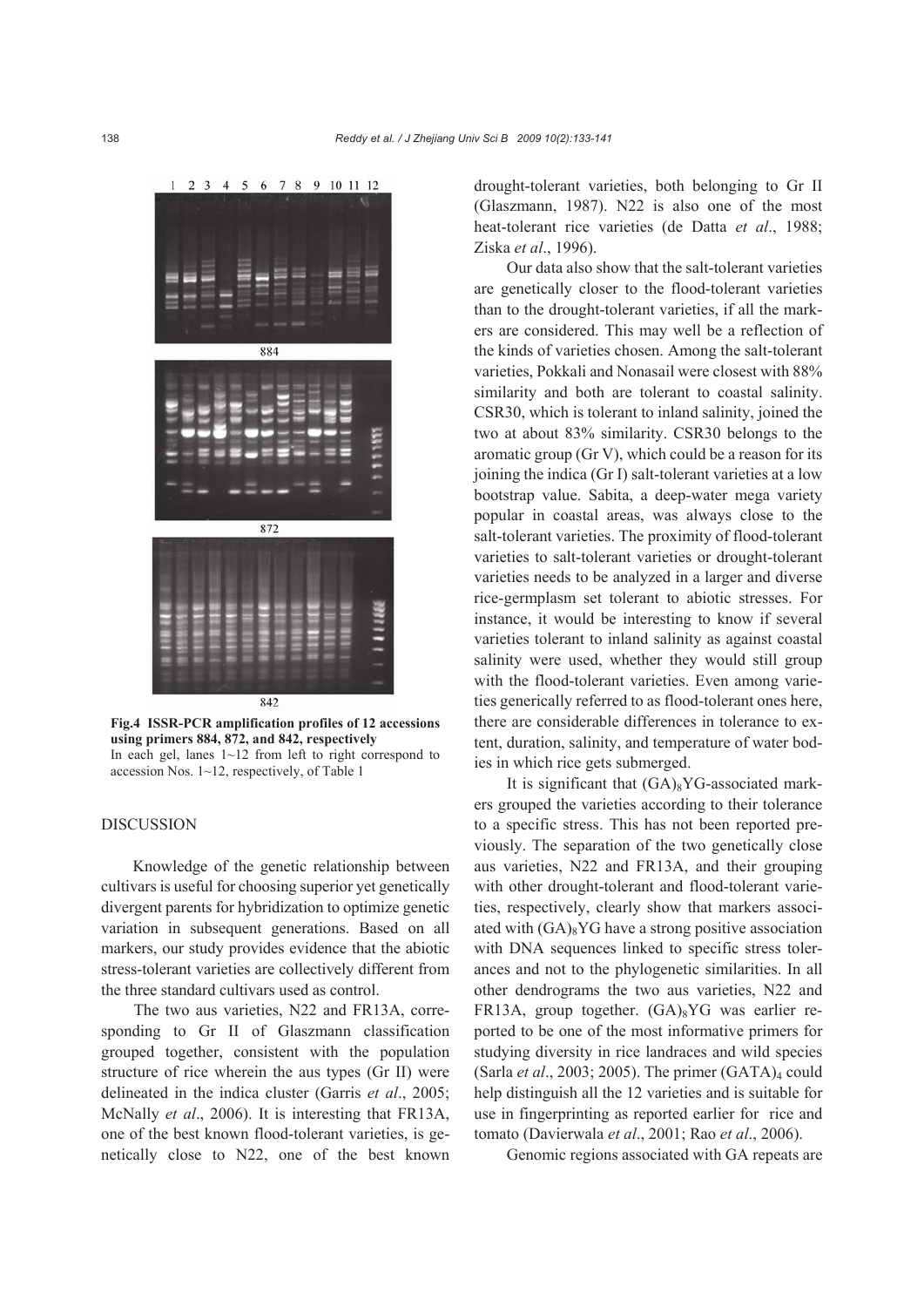known to be involved in gene regulation. GA repeats (GAGA elements) are known to control gene expression in animals and plants (Sangwan and Brian, 2002; Santi *et al*., 2003; van Steensel *et al*., 2003). These are reported to be most abundant in 5′ regions of genes. In *Arabidopsis*, (GA)<sub>8</sub> repeats occur particularly within 1500 bp upstream of gene start codons (Zhang *et al*., 2004; 2006). In the context of abiotic stress tolerance, it is reported that non-coding microsatellite repeats provide opportunities for rapid adaptive changes in regulatory regions or play specific roles in gene regulation in response to environmental stimuli (Zhang *et al*., 2006). Our data show that clustered  $(GA)_{8}$  and  $(AG)_{8}$  repeats occur more frequently in the flood-tolerant varieties than in the other 3 groups of varieties, since more bands were obtained in the flood-tolerant varieties. These flood-tolerant varieties are also photosensitive.

Evaluation of varieties for different stresses is required, as very few studies have assessed crosstolerances. It is likely that FR13A can be a source of new alleles for drought and salt tolerance and N22 for traits other than drought tolerance. In an earlier study on the ability to withstand drought in  $R_2$  families of 5 rice cultivars, significant improvement in drought tolerance was found in 6% of the FR13A families compared with parental controls (Adkins *et al*., 1995). It is suggested that in experiments on salt or drought tolerance if FR13A or Sabita is used as an outgroup, more interesting insights into its drought, flood or salt tolerance would be obtained. Many genes are known to be over-expressed by more than one stress; e.g., the gene *OsGGT* (glycogenin glucosyltransferase) from FR13A is over-expressed not only in response to submergence but upon drought and salt stresses as well (Qi *et al*., 2005). In another study, as many as 67 upregulated genes were found to be common to 9 different abiotic stresses (Swindell, 2006).

It is noteworthy that some of the submergenceprone areas are also drought prone, and that rice crop can face drought first and flood later or the reverse. Also, in the field situation there may be considerable overlap of stresses experienced by rice, and each variety may have a good combination of tolerances. For example, RD19 released in Thailand in 1980 for traditional deep-water areas is also fairly drought tolerant (Prasad *et al*., 2001), and Janki tolerates both drought and submergence (Mackill *et al*., 1996). Thus, it is possible to have both drought and flood tolerance but maybe at different stages of growth or different modes of tolerance. In our view, crossing of varieties belonging to different groups as shown in this study can lead to useful transgressive segregants with increased tolerance to one stress or overlap of tolerance to more than one stress.

The results reported here have significant implications for rice breeding and basic studies as well. Closely related or moderately distant parents can be chosen based on the overall grouping reported here and depending on the breeding objectives. The two flood-tolerant varieties which grouped with salttolerant varieties are likely sources of new alleles for salt tolerance. Sequencing of the ISSR amplicons amplified by  $(GA)_{8}YG$  can help identify allelic variation for stress-associated genes from different germplasm.

## **CONCLUSION**

Our results show that there is a link between GA repeats and tolerance to different abiotic stresses. Firstly, the amplified ISSR regions, when used for clustering, grouped the control genotypes (IR64, IR28, and Swarna) separately from the stress-tolerant genotypes. Secondly, among the stress-tolerant genotypes the drought-, flood-, and salt-tolerant genotypes were also clearly delineated when  $(GA)_{8}YG$  was used.

## ACKNOWLEDGEMENT

We are thankful to Department of Biotechnology (DBT), University Grants Commission-Council of Scientific and Industrial Research (UGC-CSIR), and Indian Council of Agricultural Research (ICAR), Government of India for fellowship. We thank Dr. K Muralidharan, Head, Crop Protection, Directorate of Rice Research (DRR) for a critical review of the manuscript and the Project Director, DRR for encouragement and support.

#### **References**

Adkins, S.W., Kunanuvatchaidach, R., Godwin, I.D., 1995. Somaclonal variation in rice. 2. Drought tolerance and other agronomic characters. *Aust. J. Bot.*, **43**(2):201-209.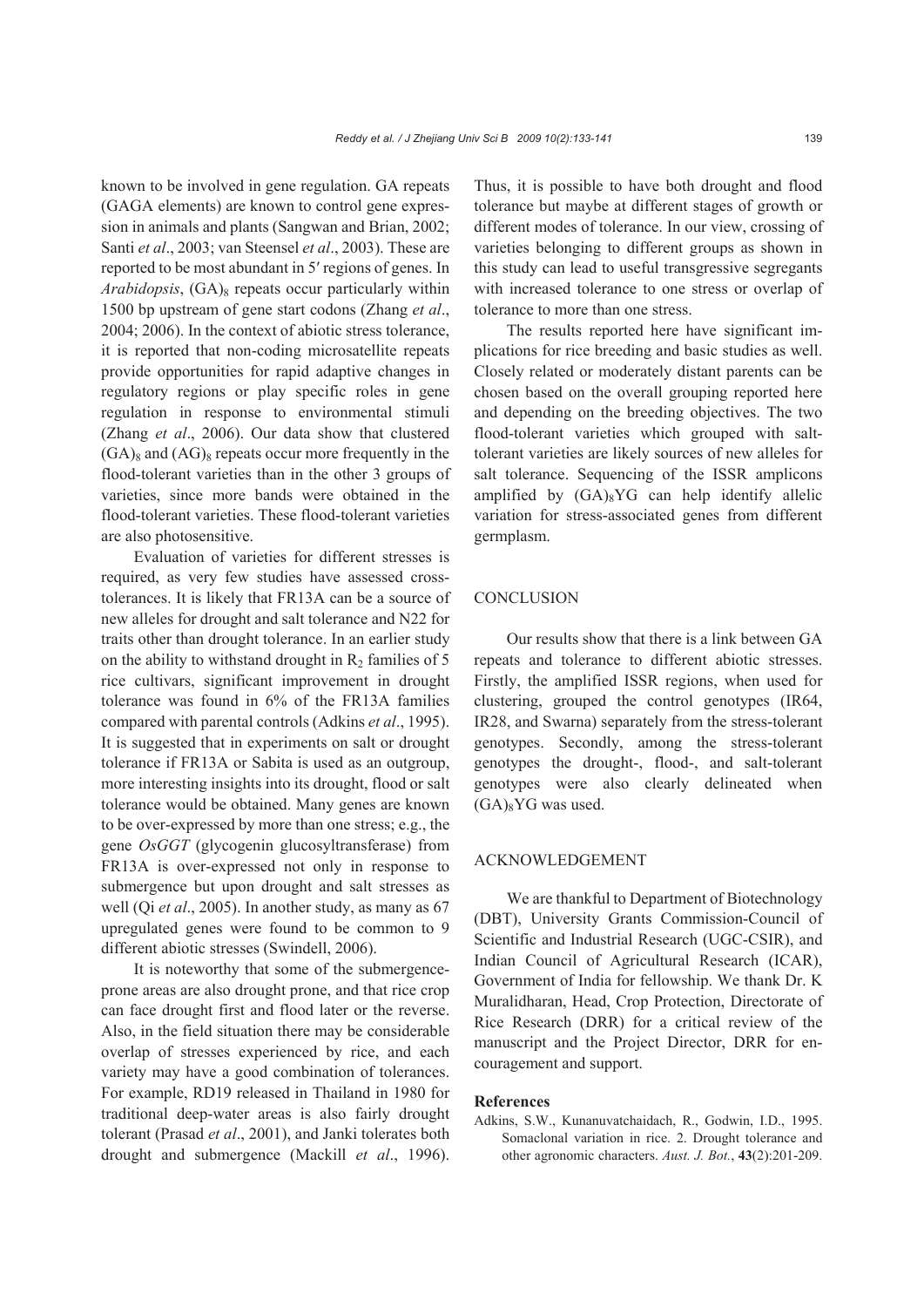[doi:10.1071/BT9950201]

- Agarwal, P.K., Agarwal, P., Reddy, M.K., Sopory, S.K., 2006. Role of DREB transcription factors in abiotic and biotic stress tolerance in plants. *Plant Cell Rep.*, **25**(12):1263- 1274. [doi:10.1007/s00299-006-0204-8]
- Chao, D.Y., Luo, Y.H., Shi, M., Luo, D., Lin, H.X., 2005. Salt-responsive genes in rice revealed by cDNA microarray analysis. *Cell Res.*, **15**(10):796-810. [doi:10. 1038/sj.cr.7290349]
- Davierwala, A.P., Chowdari, K.V., Kumar, S., Reddy, A.P.K., Ranjekar, P.K., Gupta, V.S., 2000. Use of three different marker systems to estimate genetic diversity of Indian elite rice varieties. *Genetica*, **108**(3):269-284. [doi:10. 1023/A:1004160232679]
- Davierwala, A.P., Ramakrishna, W., Chowdari, V., Ranjekar, P.K., Gupta, V.S., 2001. Potential of (GATA)*n* microsatellites from rice for inter- and intra-specific variability studies. *BMC Evol. Biol.*, **1**(1):7. [doi:10.1186/1471- 2148-1-7]
- de Datta, S., Malabuyoc, J., Aragon, E., 1988. A field screening technique for evaluating rice germplasm for drought tolerance during the vegetative stage. *Field Crops Research*, **19**(2):123-134. [doi:10.1016/0378-4290(88)900 50-0]
- Garland, S.H., Lewin, L., Abedinia, M., Henry, R., Blakeney, A., 1999. The use of microsatellite polymorphisms for the identification of Australian breeding lines of rice (*Oryza sativa* L.). *Euphytica*, **108**(1):53-63. [doi:10.1023/A:100 3688612179]
- Garris, A.J., Tai, T.H., Coburn, J., Kresovich, S., McCouch, S.R., 2005. Genetic structure and diversity in *Oryza sativa* L. *Genetics*, **169**(3):1631-1638. [doi:10.1534/genetics.104.035642]
- Glaszmann, J.C., 1987. Isozymes and classification of Asian rice varieties. *Theor. Appl. Genet*., **74**(1):21-30. [doi:10. 1007/BF00290078]
- Gorantla, M., Babu, P.R., Lachagari, V.B., Reddy, A.M., Wusirika, R., Bennetzen, J.L., Reddy, A.R., 2007. Identification of stress-responsive genes in an indica rice (*Oryza sativa* L.) using ESTs generated from drought-stressed seedlings. *J. Exp. Bot.*, **58**(2):253-265. [doi:10.1093/jxb/erl213]
- IRRI (International Rice Research Institute), 1995. Fragile Lives in Fragile Ecosystems. Manila, Philippines, p.976.
- Jagadish, S.V.K., Craufurd, P.Q., Wheeler, T.R., 2008. Phenotyping parents of mapping population of rice for heat tolerance during anthesis. *Crop. Sci*., **48**(3):1140-1146. [doi:10.2135/cropsci2007.10.0559]
- Joshi, S.P., Gupta, V.S., Aggarwal, R.K., Ranjekar, P.K., Brar, D.S., 2000. Genetic diversity and phylogenetic relationship as revealed by inter-simple sequence repeat (ISSR) polymorphism in the genus *Oryza*. *Theor. Appl. Genet*., **100**(8):1311-1320. [doi:10.1007/s001220051440]
- Kaushik, A., Sani, N., Jan, S., Singh, R.K., Jan, R., 2002. Genetic structure of a segregating CSR10×Taraori Basmati F3 population for salinity tolerance. *Rice Genetics Newsletter*, **19**:85-87.
- Lafitte, H.R., Yongsheng, G., Yan, S., Li, Z.K., 2007. Whole plant responses, key processes, and adaptation to drought stress: the case of rice. *J. Exp. Bot.*, **58**(2):169-175. [doi:10.1093/jxb/erl101]
- Mackill, D.J., Coffman, W.R., Garrity, D.P., 1996. Rainfed Lowland Rice Improvement IRRI. Manila, Philippines, p.242.
- McCouch, S.R., Sweeney, M., Li, J., Jiang, H., Thomson, M., Septiningsih, E., Edwards, J., Moncada, P., Xiao, J., Garris, A., 2007. Through the genetic bottleneck: *O. rufipogon* as a source of trait-enhancing alleles for *O. sativa*. *Euphytica*, **154**(3):317. [doi:10.1007/s10681-006- 9210-8]
- McNally, K.L., Bruskiewich, R., Mackill, D., Buell, C.R., Leach, J.E., Leung, H., 2006. Sequencing multiple and diverse rice varieties. Connecting whole-genome variation with phenotypes. *Plant Physiol.*, **141**(1):26-31. [doi:10.1104/pp.106.077313]
- Mohammadi-Nejad, G., Arzani, A., Rezail, A.M., Singh, R.K., Gregorio, G.B., 2008. Assessment of rice genotypes for salt tolerance using microsatellite markers associated with the *saltol* QTL. *African Journal of Biotechnology*, **7**(6):730-736.
- Olufowote, J.O., Xu, Y., Chen, X., Park, W.D., Beachell, H.M., Dilday, R.H., Goto, M., McCouch, S.R., 1997. Comparative evaluation of within-cultivar variation of rice (*Oryza sativa* L.) using microsatellite and RFLP markers. *Genome*, **40**(3):370-378. [doi:10.1139/g97-050]
- Prasad, G.S.V., Muralidharan, K., Rao, C.S., Prasad, A.S.R., 2001. Stability and yield performance of genotypes: a proposal for regrouping world rice area into mega environments. *Curr. Sci.*, **81**:1337-1346.
- Prevost, A., Wilkinson, M.J., 1999. A new system of comparing PCR primers applied to ISSR fingerprinting of potato cultivars. *Theor. Appl. Genet*., **98**(1):107-112. [doi:10.1007/s001220051046]
- Qi, Y., Kawano, N., Yamauchi, Y., Ling, J., Li, D., Tanaka, K., 2005. Identification and cloning of a submergenceinduced gene *OsGGT* (glycogenin glucosyltransferase) from rice (*Oryza sativa* L.) by suppression subtractive hybridization. *Planta*, **221**(3):437-445. [doi:10.1007/ s00425-004-1453-9]
- Rao, R., Corrado, G., Bianchi, M., DiMauro, A., 2006. (GATA)4 DNA fingerprinting identifies morphologically characterized "San Marzano" tomato plants. *Plant Breed.*, **125**(2):173-176. [doi:10.1111/j.1439-0523.2006.01183.x]
- Reddy, P.M., Sarla, N., Siddiq, E.A., 2002. Inter simple sequence repeat (ISSR) polymorphism and its application in plant breeding. *Euphytica*, **128**(1):9-17. [doi:10.1023/A: 1020691618797]
- Rohlf, F.J., 1993. NTSYS-PC Version 2.0. State University of New York, Exeter Software, Setauket, New York.
- Sahi, C., Singh, A., Kumar, K., Blumwald, E., Grover, A., 2006. Salt stress response in rice: genetics, molecular biology, and comparative genomics. *Funct. Integr. Genomics*, **6**(4):263-284. [doi:10.1007/s10142-006-0032-5]
- Sangwan, I., Brian, M.R.O., 2002. Identification of a soybean